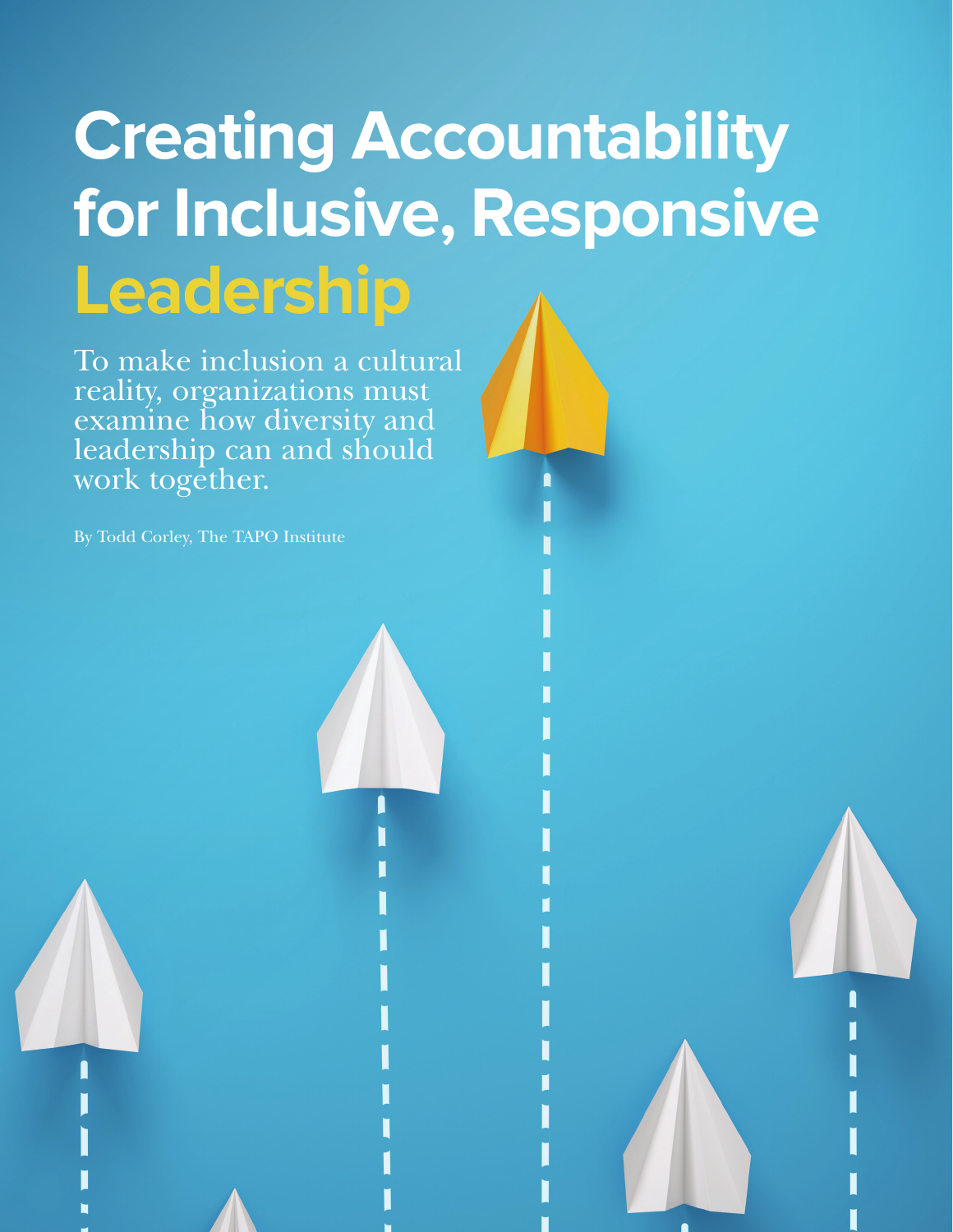takeholders today expect more from their leaders. They<br>require them to be more connected and responsive<br>to the issues of diversity and inclusion—not in terms<br>of lin service or feigned action, but with true dedication and require them to be more connected and responsive to the issues of diversity and inclusion—not in terms of lip service or feigned action, but with true dedication and sustained commitment. However, as globalization expands, many acclaimed leaders have failed to cultivate inclusive work environments that inspire and empower talent and foster a sense of engagement and belonging among their employees.

Not all leaders are aware of their shortcomings, however, as there is a risk for them of operating under an illusion of "self-perceived effectiveness," in which they overestimate the degree to which they are having a positive impact on the workforce and workplace. They believe that their support of diversity and inclusion—through words and financial investment is sufficient proof of their commitment. As a result, they may expect stakeholders and those who benefit from their support to perceive them in a favorable light and consider their work on inclusion effective. But inclusivity requires greater accountability. This article examines accountability frameworks and behavioral patterns in organizations where inclusion has become a matter of pride.

The data and observations in this article come from direct experience as a global chief diversity officer reporting to the CEO in a crisis-response setting, as well as experiences within other organizations that were seeking to be more intentional about fostering inclusiveness within their ecosystems. In either scenario, the overarching success factor has been consistent: don't merely focus on hiring more outwardly diverse people. Don't chase the surveys that put you on a list. Rather, address diversity and inclusion as a change management initiative, one that needs to be operationalized across the business to change the company's internal approach on multiple levels. Each environment that I have lived through or studied has revealed and reinforced the challenges created by gaps in leaders' self-perceptions compared to what stakeholders need from them. These gaps must be bridged if inclusion is to become a cultural reality, deliver positive business impact, and stand the test of time.

To identify and address this potential blind spot, organizations must examine closely how diversity and leadership can and should work together.

# **Defining Diversity and Leadership**

Diversity in all its forms and descriptions—inclusion, belonging, valuing, equality, etc.—suffers from a crisis of identity. For decades, it sat juxtaposed between moral obligation and punitive scourge; from "the right thing to do" to "do what is right, or else (no bonus, raise, promotion, etc.)." In these contexts, it has been sanitized, gentrified and weaponized, and in the process has become a target of resentment for some, a profit generator for others and a symbol of pride for a few.

Leadership, like diversity, is also fluid in its definition, role and execution. Together, their shifting identities present a "wicked problem" in that they are complex yet enduring issues of indeterminate scope and scale. They are difficult to explain, inherently impossible to solve, and create a struggle for diversity stewards and managers to accurately assess and measure.

That said, great leadership in diversity is necessary, along with the systems and solutions to help leaders move from saying the right things to behaving differently. Leadership accountability, especially as it relates to diversity and inclusion, must be 360-degree and multi-dimensional if it is to truly be effective. Top-down or lateral accountability mechanisms tend to omit the voices and feedback of a diverse constituency. Traditional leadership governance often reinforces historic, systemic, and institutionalized beliefs and behaviors that work counter to truly inclusive environments and ecosystems.

# **Connecting Leadership with Diversity**

Before designing inclusive accountability frameworks, organizations must first acknowledge some hard truths.

- Organizational culture begins and ends with leadership.
- Leaders generally speak favorably of a positive workplace culture but often are perceived as inauthentic and disingenuous when their actions contradict their words.
- Perceived inauthenticity leads to prolonged mistrust and distrust, leaving stakeholders feeling psychologically unsafe and emotionally taxed.
- Psychological unsafety leads to fear; emotional taxation leads to withdrawal. Both lead to exclusion.
- Exclusion over time and en masse leads to litigation in worst-case scenarios, thereby putting the organization and all of its stakeholders at risk and possibly crisis.
- In best-case scenarios, exclusion over time causes the employee to distrust and create distance between themselves and the organization, triggering basic talent supply challenges that make it difficult for an organization to deliver on its strategy.

With intentional effort, accountability systems and solutions can be tailored for the company to establish an environment of psychological safety, integrate trust into the fabric of the organization, and foster a sense of diversity more uniformly throughout the organization.

The 2019 Edelman Trust Barometer revealed that: *"Employees are ready and willing to trust their employers, but the trust must be earned through more than business as usual."* 

Stakeholders want and expect their leaders to not only speak up or out, but to proactively take action and lead change. Therefore, accountability frameworks must be built to be inclusive (to incorporate the voice of the stakeholder) and be responsive and introspective to meet the needs and expectations of constituents as well. Unfortunately, however, leaders sometimes lose sight of what it means to lead. Simply stated, studies—like Dacher Keltner's work—show the accumulation of power can drive people to become self-absorbed and blind to inequality.

# **Expectations of a Leader's Stakeholders**

Corporate leaders have six core constituencies to which they are accountable: employees, customers, communities, investors, regulators, and themselves. Individually, those constituencies have specific value needs and wants from leadership. Collectively, these can be used (as identified in the following table) to create a template for each organization, or each leader, to structure accountability for meeting their specific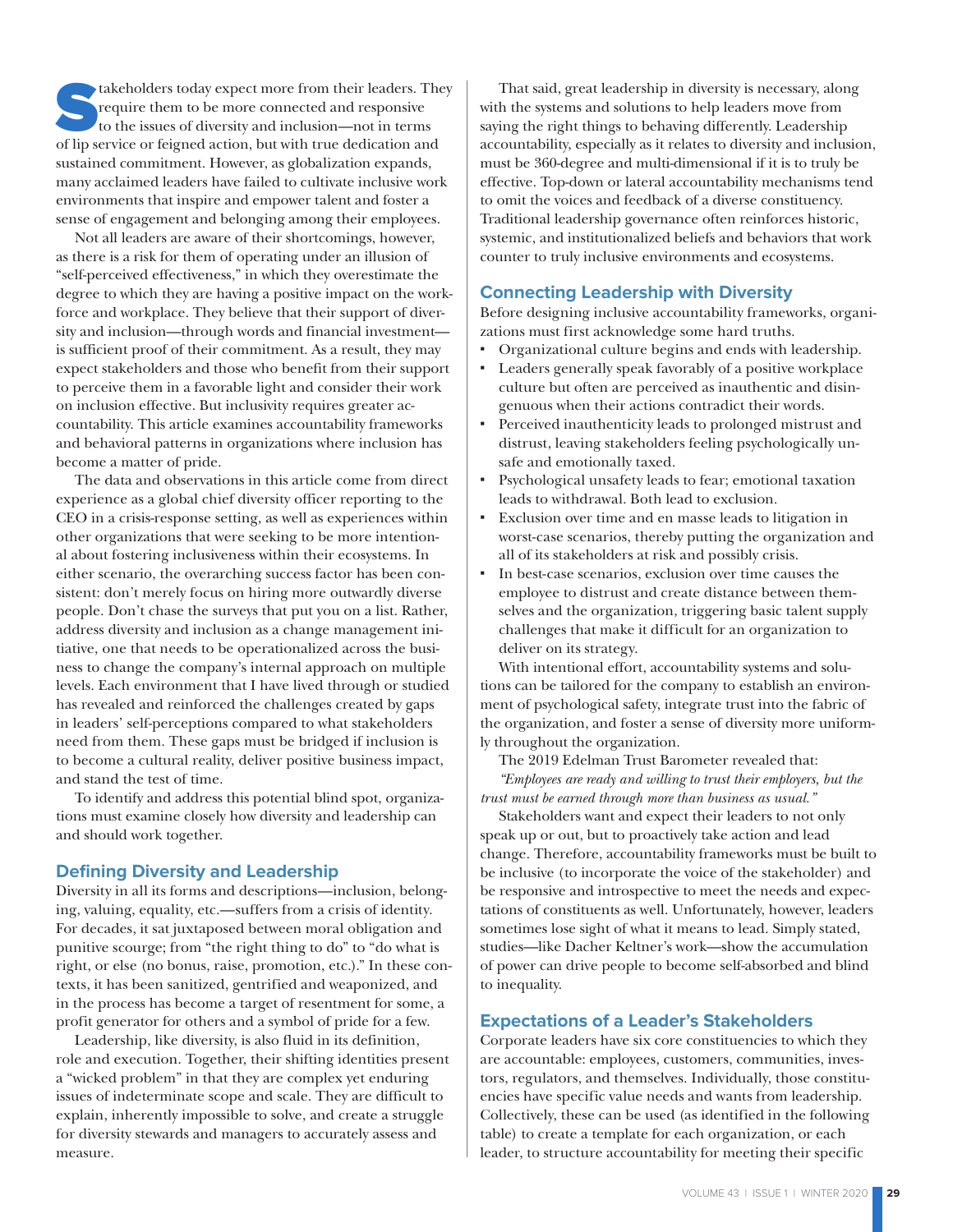| <b>LEADER &amp;</b><br><b>STAKEHOLDER</b>     | <b>EXPECTATIONS FROM LEADERS</b>                                                                                                                                                          | <b>ACCOUNTABILITY REQUIREMENTS OF LEADERS</b>                                                                                                                                                                                                                                                                                                                                                                                                                                                                                                                                                                                                                                                                                                                                                                                                                                                                                                    |
|-----------------------------------------------|-------------------------------------------------------------------------------------------------------------------------------------------------------------------------------------------|--------------------------------------------------------------------------------------------------------------------------------------------------------------------------------------------------------------------------------------------------------------------------------------------------------------------------------------------------------------------------------------------------------------------------------------------------------------------------------------------------------------------------------------------------------------------------------------------------------------------------------------------------------------------------------------------------------------------------------------------------------------------------------------------------------------------------------------------------------------------------------------------------------------------------------------------------|
| How does the<br>leader show up?               | What expectations do stakeholders<br>have of leaders addressing<br>diversity, equity and inclusion?                                                                                       | In what ways do stakeholders demand leaders measurably deliver on their diversity<br>commitments?                                                                                                                                                                                                                                                                                                                                                                                                                                                                                                                                                                                                                                                                                                                                                                                                                                                |
| As an Individual                              | Speak, act and operate in an<br>authentic, respectful, trusting,<br>ethical and influential manner<br>complementary to moral<br>expectations and policy/<br>regulatory/legal requirements | Introspection and self-reflection of thoughts, emotions, behaviors and actions<br>$\bullet$<br>Adaptability, agility and flexibility to embrace change Acceptance of others' differences and<br>$\bullet$<br>uniqueness<br>Willingness to design, build and execute strategies, systems, and sustainable policies, processes,<br>$\bullet$<br>and practices that cultivate diversity, inclusion, equality, full and fair opportunity for all stakeholders<br>Preparedness to mitigate and/or eliminate opportunities for daily bias, exclusion, discrimination,<br>$\bullet$<br>harassment and disenfranchisement from stakeholder experiences                                                                                                                                                                                                                                                                                                   |
| With Employees                                | Commitment to building and<br>sustaining an inclusive and<br>accepting work culture that<br>supports a diverse workforce at all<br>levels of the organization                             | Design, build and execute strategies, systems, and sustainable policies, processes, and practices<br>$\bullet$<br>that cultivate diversity, inclusion, equality, full and fair opportunity for all employees<br>Engage in brand activism, providing consistent vocal and participatory support for and stances on<br>$\bullet$<br>social justice issues related and unrelated to standard business<br>Mitigate and/or eliminate opportunities for daily bias, exclusion, discrimination, harassment and<br>$\bullet$<br>disenfranchisement from work experience<br>Recognize, acknowledge, and respect of the voice, perspectives, and ideas a diverse workforce<br>$\bullet$<br>contributes<br>Speak, act and operate in an authentic, respectful, trusting, and ethical manner complementary to<br>$\bullet$<br>policy/regulatory/legal requirements and moral expectations<br>Serve others with respect, compassion and humanity<br>$\bullet$ |
| <b>With Customers</b>                         | Mindful, inclusive, ethical<br>leadership and strategies that<br>are values-aligned, respectful of<br>human rights, and supportive of<br>the greater social good                          | Act and operate in a manner that is authentic, transparent, equitable, inclusive and fair<br>$\bullet$<br>Create and shape an authentic, inclusive organizational brand identity around citizenship and social<br>$\bullet$<br>responsibility<br>Recognize, acknowledge, and respect of the capital and collective purchasing power diverse<br>$\bullet$<br>customer bases possess<br>Engage in brand activism, providing consistent vocal and participatory support for and stances on<br>$\bullet$<br>social justice issues related and unrelated to standard business<br>Deliver apolitical, value-aligned, conflict-free services and products<br>$\bullet$                                                                                                                                                                                                                                                                                  |
| In the Community/<br>Society-At-Large         | Robust, socially responsive<br>strategies, actions, and programs<br>that engage society-at-large and<br>targeted communities equally                                                      | Prioritize social impact and community engagement throughout all organizational touchpoints<br>$\bullet$<br>Execute purpose-driven and sustainable strategies, policies, and practices<br>$\bullet$<br>Implement higher supply chain accountability standards for transparency, transactions, and<br>$\bullet$<br>performance<br>Increase financial, human capital, and moral investment in communities/societies served<br>$\bullet$<br>Broaden existing citizenship initiatives to include previously excluded populations<br>$\bullet$                                                                                                                                                                                                                                                                                                                                                                                                        |
| With Investors                                | Clear inclusive strategy that<br>maximizes human capital, drives<br>high operational performance,<br>and delivers strong financial<br>performance                                         | Embed diversity and inclusion within the cultural fabric of the organization; translate into processes,<br>$\bullet$<br>structures, Policies, and systems<br>Design, build and execute sustainable practices that commit to diversity and inclusion within the<br>$\bullet$<br>workforce, board, supply chain, and society-at-large<br>Strengthen policies, procedures, and practices to mitigate and/or eliminate discrimination and<br>$\bullet$<br>harassment<br>Execute organizational strategy that capitalizes on diversity and inclusion and increases profitability<br>$\bullet$<br>simultaneously                                                                                                                                                                                                                                                                                                                                       |
| In Governance &<br><b>Regulatory Settings</b> | High ethical standards, regulatory<br>and legal compliance, and<br>inclusive equitable governance                                                                                         | Operate in a manner complementary to regulatory and legal requirements<br>$\bullet$<br>Design, build and execute systems that foster and support diversity, inclusion, and equality<br>$\bullet$<br>Mitigate and/or eliminate opportunities for exclusion, discrimination, harassment and<br>$\bullet$<br>disenfranchisement                                                                                                                                                                                                                                                                                                                                                                                                                                                                                                                                                                                                                     |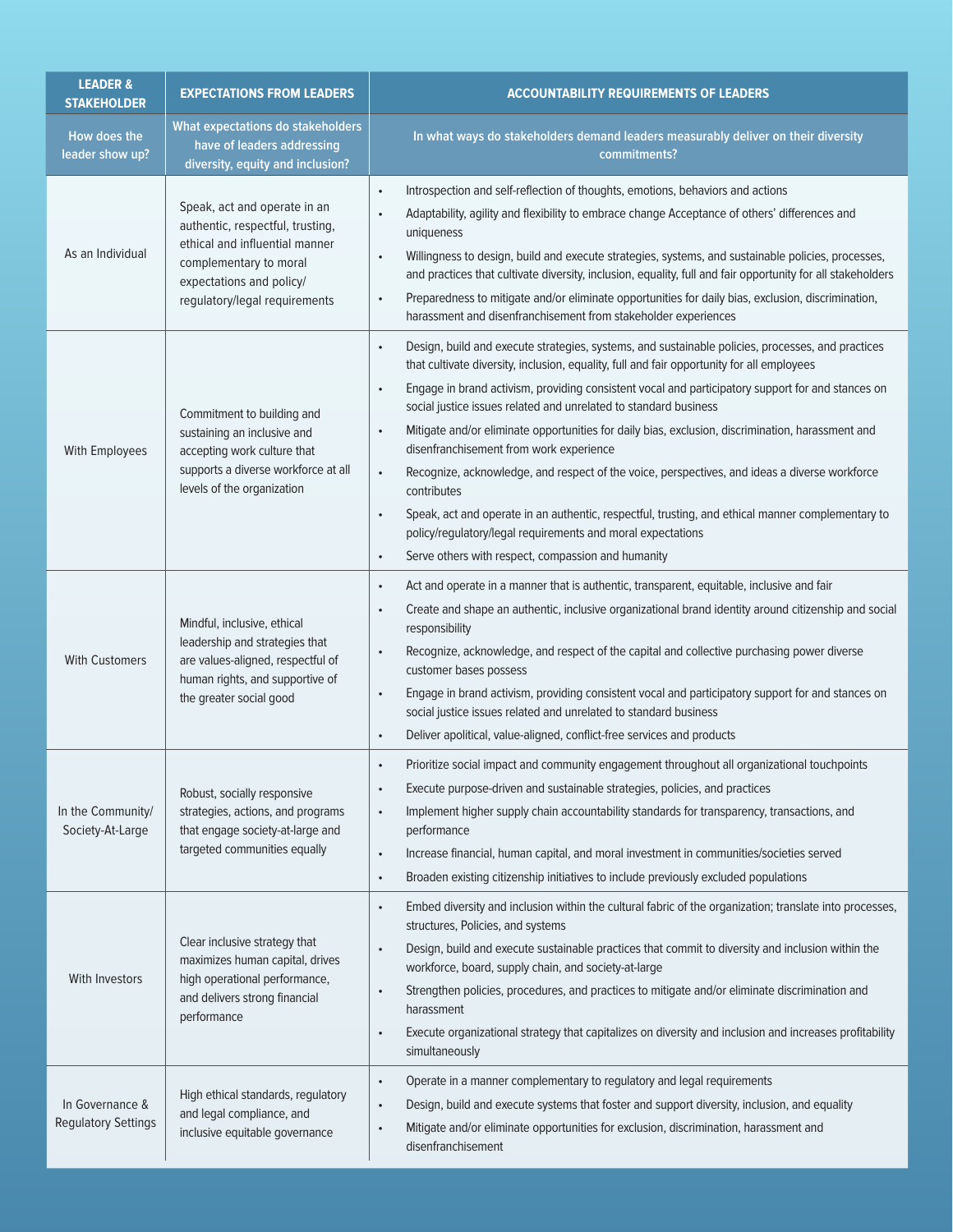set of stakeholder expectations.

Soliciting and studying feedback from each stakeholder can help leaders identify the blind spots—in terms of attitudes, behaviors and actions—that have rendered them unsuccessful at fostering inclusive ecosystems. Such assessments can also inform diversity and human resources practitioners' efforts in (re)structuring leadership accountability in a way that delivers more on the values that stakeholders expect. However, merely culling this information will not drive leadership behavioral change.

# **Applying Accountability Frameworks to Drive Business Results**

Here are two real-world examples that demonstrate the stakeholder model in action.

**Retail.** In the first instance, a global specialty retailer began to audit its in-store experience by leveraging the racial diversity of its mystery shoppers to better predict whether non-white consumers would have the same positive experience as white consumers. The results revealed that in stores where non-white mystery shoppers—testers—were treated in similar ways to those who were white, including being greeted in the first 15 seconds of entering the store, those stores had favorable business results. People of diverse backgrounds were shopping longer and more inclined to make a purchase as opposed to walking out and leaving an item on the shelf.

Examined through the lens of the accountability framework, perhaps the most important shift in leadership to drive a positive in-store experience was that the leader behaved like a "diversity champion." Nonjudgmental, consistently auditing his or her own behavior and approaching each day with an inclusive mindset. Through an annual diversity champion program, the organization identified diversity champions across the globe. The data showed that they created a foundation of respect for others; discouraged associates from taking shortcuts; and promoted kindness, civility, deference and courtesy.

**Healthcare.** In the second instance, a Midwestern-based healthcare system with a presence in a mix of rural and urban counties began a process to formalize how it would record the sexual orientation and gender identity (SOGI) of its patients to improve patient care for the LGBTQ community. This was not in response to a public relations or other crisis, but a desire to build goodwill across its consumer base. The challenges to implement this policy were many, including the conservative nature of some counties, its faith-based tradition as a healthcare provider, and a lack of consistency among senior leadership in displaying courage and conviction in the face of internal and external pushback for the change.

In the end, as patient registration clerks, physicians, and other relevant staff became more comfortable with the scripted language to collect SOGI data, the encounter became more normalized and less intimidating. Perhaps more importantly, an audit of the process showed that there were fewer than 20 complaints across 46,000 new patient registrations documented by the customer experience team. That absence of noise was an important data point for a metric-driven organization.

More important than a lack of complaints, however, was the

shift this implementation required of mid-level managers and how that impacted more senior leaders as well as rank-and-file employees. As the accountability framework reveals, employees, customers and community members wanted leaders to not only show courage privately but also publicly. In the face of such expectations, waiting until "the coast is clear" is not a strategy but rather a sign of posturing and insincerity. In this case, what ultimately won the day during implementation was a grassroots effort by leaders at the mid-manager level, who embraced boldness and confidence until enough senior leaders had their own "a-ha" moments, joined them on the front lines, and publicly raised their hands. Only this time, the actions of senior leaders suggested that they meant what they were saying.

### **Hazards of Implementation**

The CDO & CHRO Relationship. The cautionary tale worth exploring, however, is "What is the right practical and optical alignment for the Chief Diversity Officer (CDO) in relationship to either the CEO, COO or CHRO?" If one takes a quick scan of LinkedIn or job postings, one might believe that the default answer is to have the CDO report to the CHRO. In my best judgment, based on years of first-hand accounts across multiple industries, one-on-one conversations with CDOs, as well as insights from new research, that reporting structure is not always ideal.

Here's why: to be successful, a CDO needs to have the authority to drive change and mobilize senior leadership around a shared change agenda, leading to tangible business results and favorable financial outcomes. The best way to achieve that is to directly report to the CEO or COO in most organizations. This shines a spotlight on the business imperative of the role versus it being viewed as a nice-to-have. This structure also increases the odds that you will have buy-in across the business ecosystem, better access to resources, and that D&I will not be disconnected from business strategy.

**Confusing Awareness with Effectiveness.** I realize this is sensitive and potentially controversial. But all too often, CDOs find themselves competing for, or asking permission to share, the same oxygen as the CHRO on people management (e.g., talent calibration or succession planning) that may historically have missed the mark on being inclusive.

Inherent bias or weakness in some of these systems—which may have not been created by the current HR group or leadership but are often theirs to administer—may cause friction among senior executives, exposing the organization's reluctance to disrupt the status quo. The CDO should be focused on connecting the dots, focusing on how responsibilities that cut across issues of organizational development, brand and reputation management, legal matters, societal issues, business results, investor sentiment, and emerging concerns such as the possibility of algorithmic bias.

Once strategic areas of improvement that straddle diversity and human resources are highlighted and identified, diversity and human resources practitioners—as peers and collaborators—can then inform, train, and coach leaders on specific interpersonal and intrapersonal development. These leaders, in turn, will likely accept and willingly invest in an inclusive,